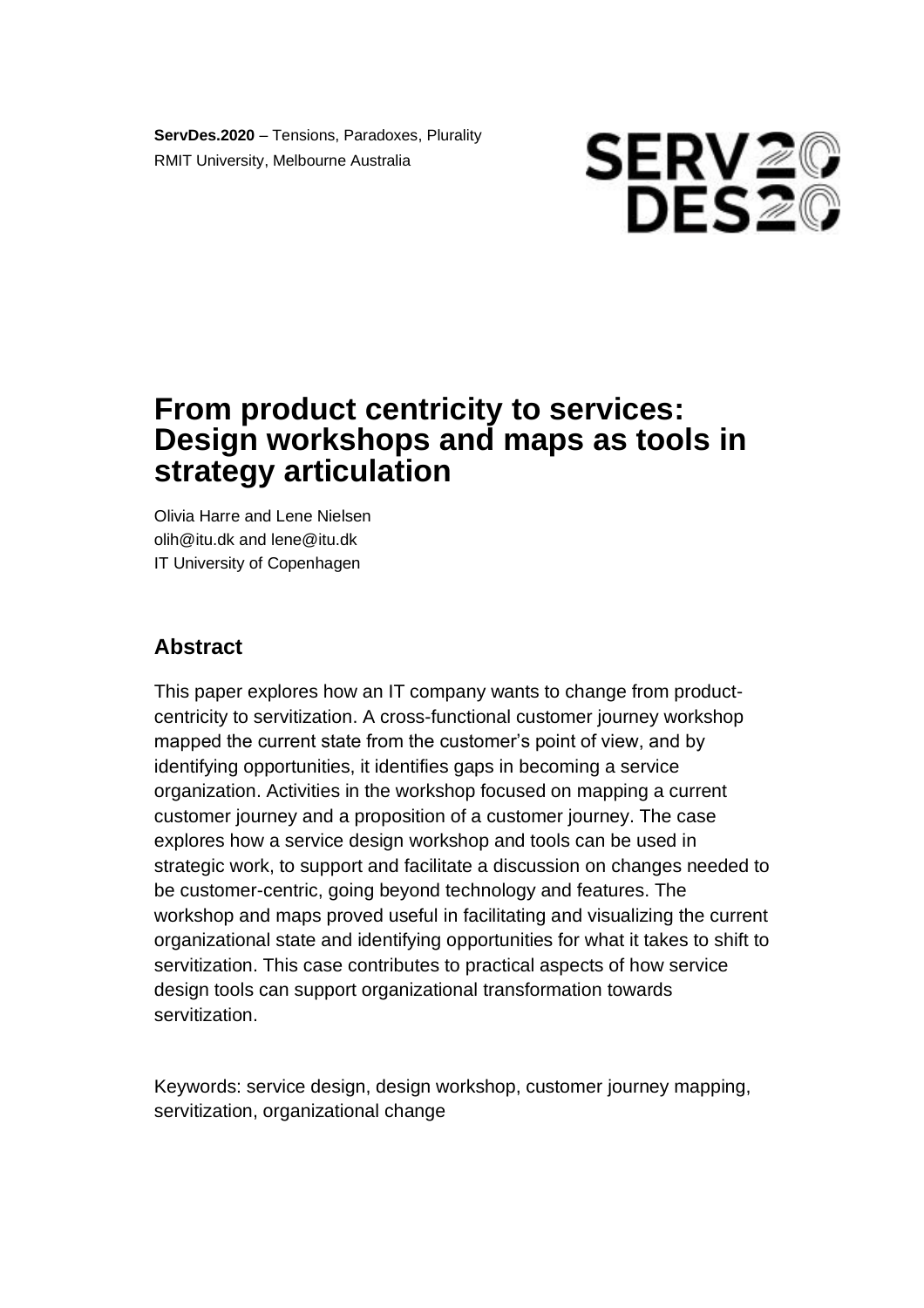# **Introduction**

 Shifting strategy from delivering a feature-rich software product to providing a customer-centric service requires a significant organizational transformation. This case study sets out with a new strategic initiative which envisages changing to a customer-centric service organization. This paper is concerned with applying the customer journey mapping technique to support early strategy work. Within service design, the literature draws on different fields. The two main approaches to research within service design focus on 1) integrating the scope of non-design fields such as marketing, leadership, and engineering and 2) exploring and challenging methods from other disciplines (Blomkvist et al., 2010). Within information systems, the focus on the service presents a shift away from traditional system thinking (Orlikowski & Scott, 2015). The shift from focusing on tangible products to intangible service offerings has gotten researchers to ask what then constitutes the object of study in services. In the following, we review literature focusing on service design as a field and servitization within business model innovation.

## **Service design as a field**

 As a field, the design of services is interdisciplinary. It integrates multiple contributions on theory, insights, and techniques from the design discipline as well as marketing, information systems, management and business administration (Teixeira et al., 2017). Design is the practices involved when making material and immaterial products (Clarke, 2011). Service design focuses on enabling a seamless experience for customers (Teixeira et al., 2017). This experience is a crucial competitive advantage in the service sector (Følstad & Kvale, 2018). Maps can help visualize and translate service material from immaterial to tangible representations (Blomkvist et al., 2016). Methods for representing services can be done support relational complexities (Boyer et al., 2011). Maps help explicate business models and can encompass complexity as they support multi- perspectives and relational aspects (Simeone, 2019). Integrated cross- disciplinary models have been suggested and include the MINDS method (Teixeira et al., 2017) and Gigamaps (Sevaldson, 2011; 2015). Customer journey maps focus on depicting a customer's journey through a service with a focus on experience (Blomkvist et al., 2016) and are a visualization technique that represents the unfolding of the service process across abstract time (Følstad & Kvale, 2018). Customer experience is understood as being shaped during the interactions between the customer and the through maps but familiar analytical tools, such as spreadsheets, cannot 2

#### Olivia Harre, Lene Nielsen

From product centricity to services: Design workshops and maps as tools in strategy articulation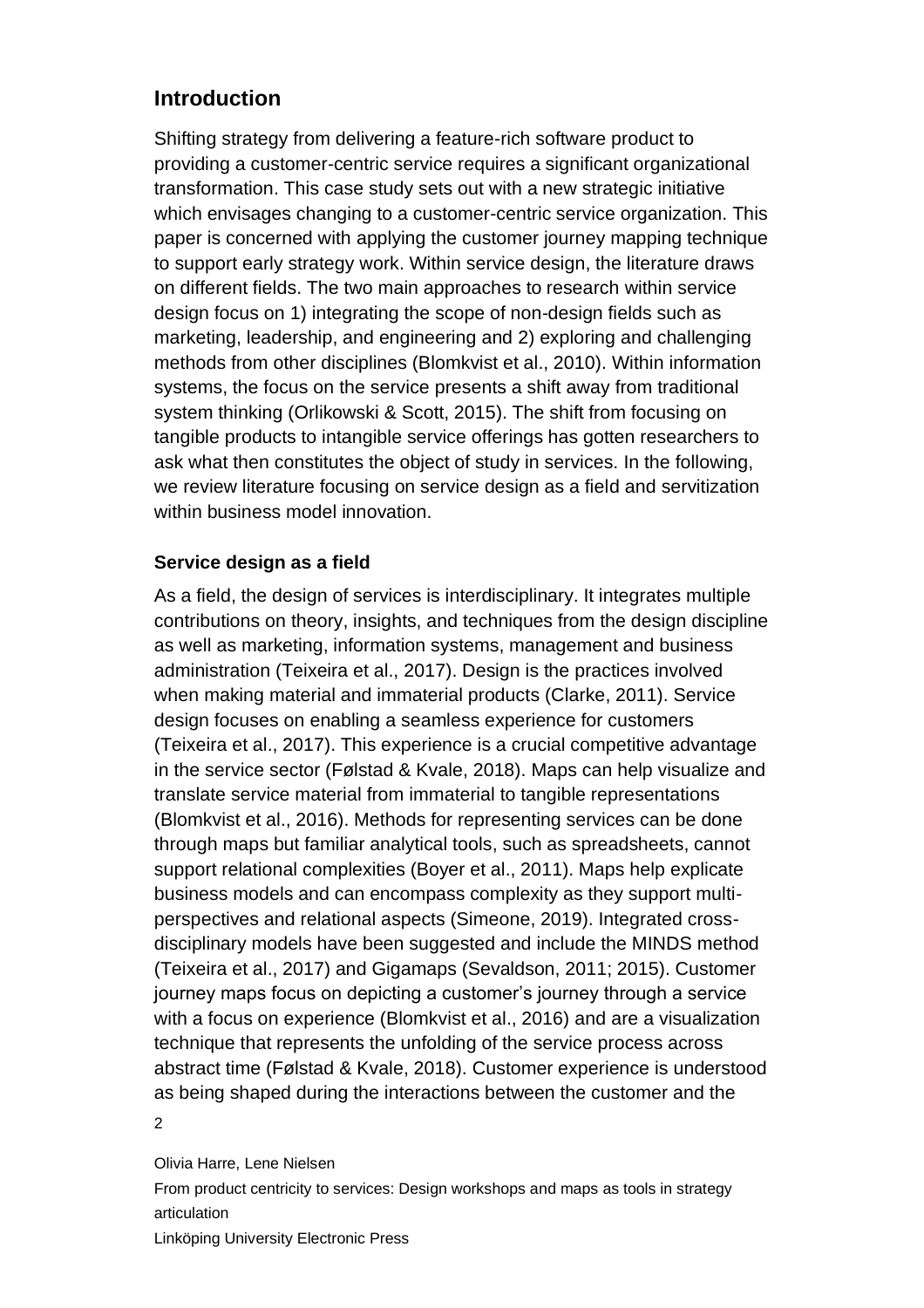service provider (Berry et al., 2002) and is, in nature, holistically constructed (Verhoef et al., 2009).

#### **Servitization and transformation**

 Servitization is a trend that has challenged how companies are doing business with customers as well as how products are developed (Frank et al., 2019). It refers to a transformational process from product-centric to service-oriented business models, centring on customer value and originating from the management research field (Frank et al., 2019). A servitization strategy shifts the focus to not only focus on product development itself but broadens the capacity to offer services that follow customer needs (Fabian Ayala et al., 2019). The journey to services has been explored in whitepapers foregrounding the benefits of servitization, such as an increase in customer retention and revenue growth (Livework, 2016) as well as higher profit margins, income & revenue and a stronger differentiation from competitors (Fabian Ayala et al., 2019)

 The transformation of shifting to servitization implies both structural changes and an internal business transformation of the company's value architecture (Fabian Ayala et al., 2019; Frank et al., 2019). One challenge is to manage the transition to services, which from a change perspective is emergent and evolutionary (Martinez et al., 2017). Changes do not only affect organizational processes but also have implications for the roles of the actors in the service system (Overkamp & Holmlid, 2018). It affects a change in divisions of labour among service providers and recipients (Blomberg & Stucky, 2017). Overkamp & Holmlid (2017) argue that the implementation of new services should be part of the service design processes. Servitization as a business model is in itself insufficient in helping with the organizational processes that need to change and does not offer guidance in experimentation (Chesbrough, 2010). Design methods propose iterative approaches to articulating strategy in design, going beyond the idea that strategy can be pre-planned and controlled through frameworks (Simeone, 2019).

# **Research question**

 product companies. Service design offers an array of methods for studying and representing the immateriality of service. Customer journey mapping can be a useful tool to get valuable insight into how a service is Servitization as strategy entails a comprehensive transformation for 3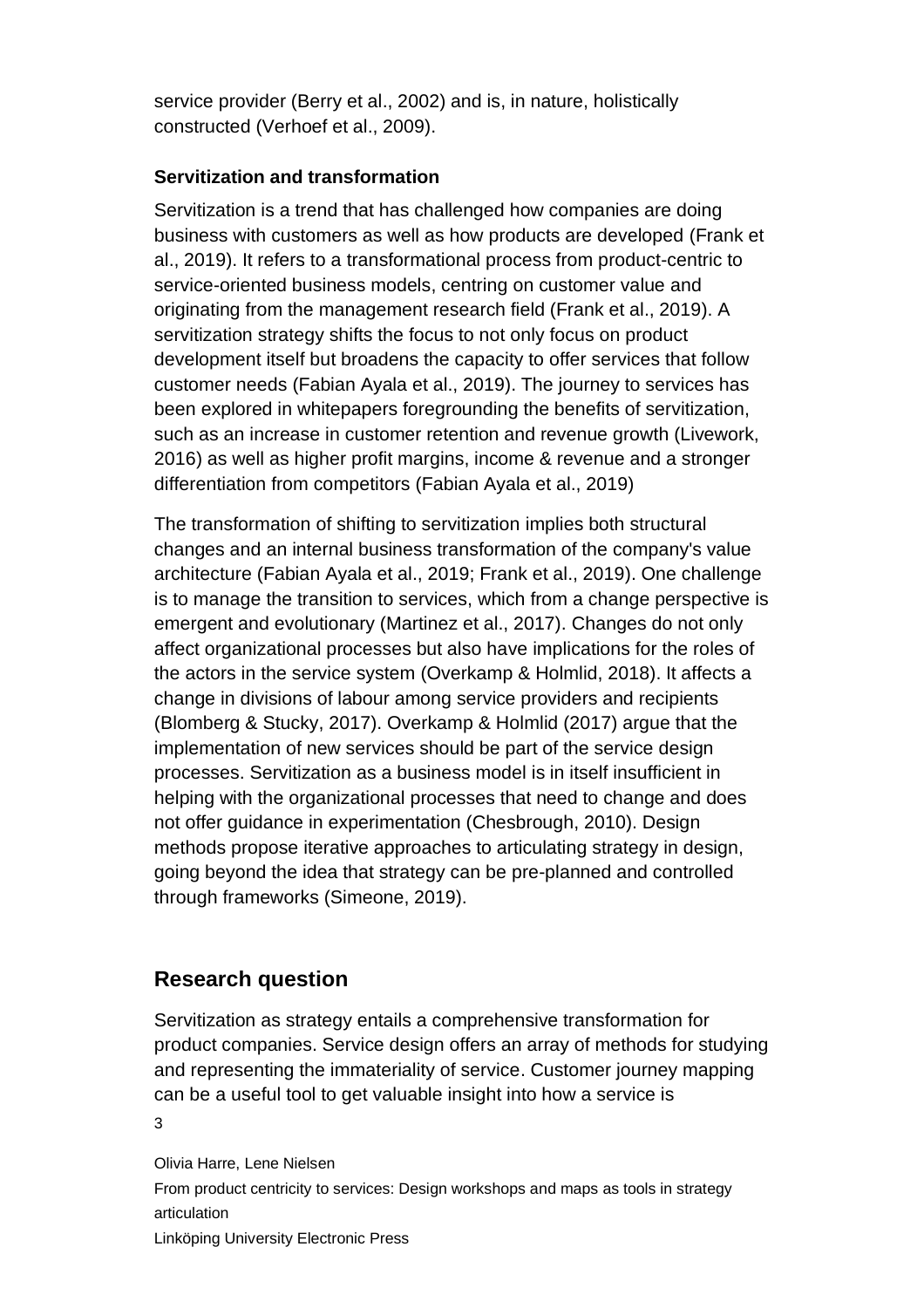experienced (Følstad & Kvale, 2018). It is a tool that can help bring together individual parts of the organization into a singular vision capturing the whole customer experience (Polaine, Løvlie & Reason, 2013). However, we know little of how existing methods and tools from service design can support and facilitate the discussions of pursuing a servitization strategy. This paper explores how design methods can support the initial steps of formulating a strategy within the transformational process of shifting from product centricity to achieve the benefits of servitization. The research question is, *how can design*  workshops, using the customer journey map tool, support an initial  *discussion on the challenges of shifting to a service organization?* 

# **Case description**

 The case company A is a globally-operating financial technology company that successfully delivers an enterprise software solution to its clients. The system was developed over a 40 year period. The company employs 1500 people globally and has 200 clients. The product runs on-premise and decision processes in a regulated and changing environment. supports financial professionals in their daily business operations and

 To remain adaptive to fast-paced changes in clients' needs, as well as in the business environment, the company has initiated an ambitious transformational strategy. The transition includes an increasingly holistic approach with a strong focus on clients' business outcomes. The new strategy has implications for the company's technology. It extends the delivery of a software product towards hosting and operating service offerings to continue empowering and enabling their clients' success. The company is new to the discipline of service design.

# **Workshop approach**

 A cross-functional workshop to map the customer journey was part of the early stages of the strategy creation process. The goal was to map how a customer experiences company A end-to-end and to identify opportunities for improving the service experience. The workshop took one full day (program in Appendix A). The workshop followed the narrative structure of a holistic customer journey (see Appendix B, figure 2) (Blomkvist et al., 2016). The workshop was facilitated by a newly-established design team

4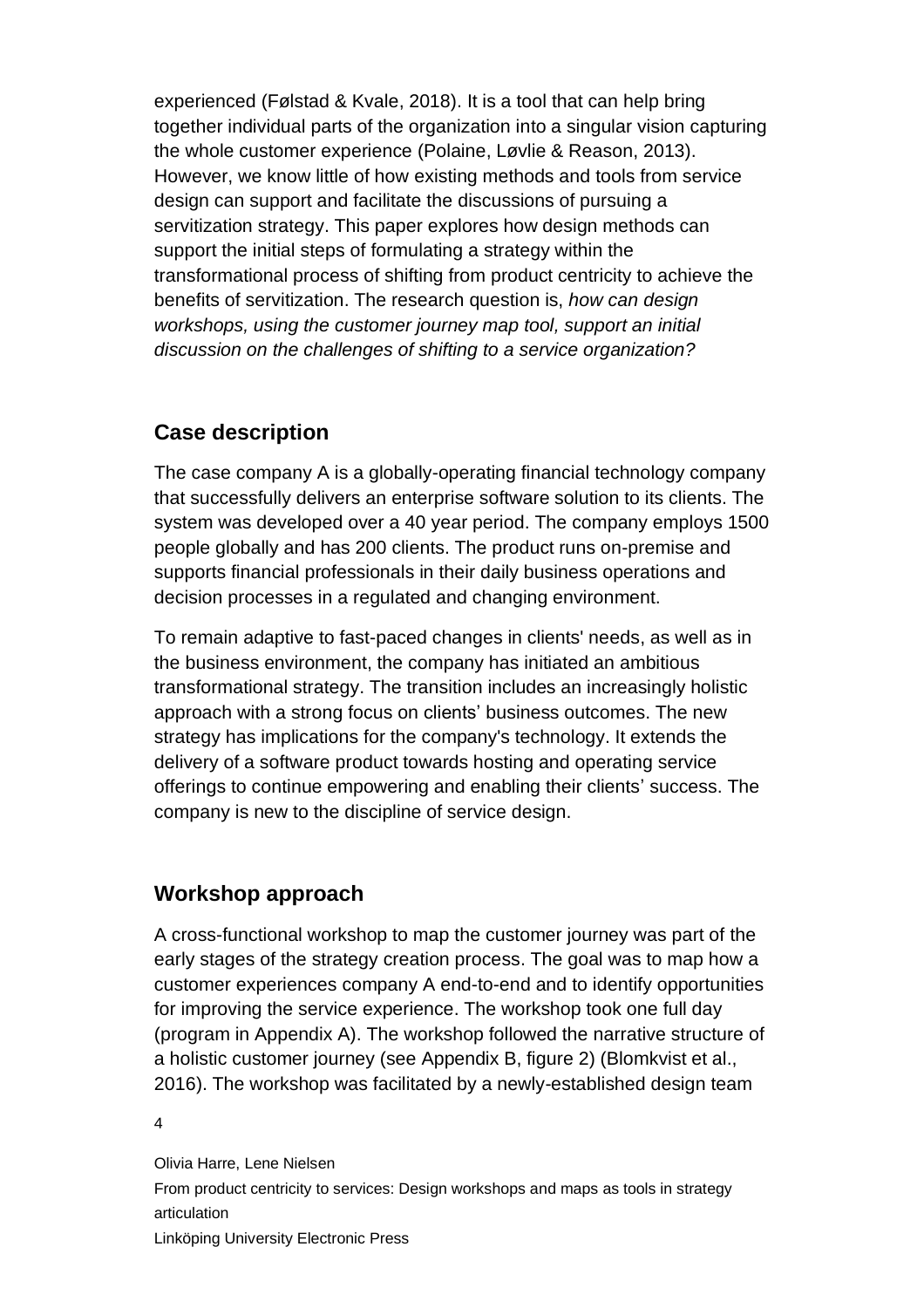from R&D with the support of newly-hired strategy employees. One of the authors acted both as facilitator and notetaker<sup>1</sup>. Among the 13 participants, 11 were physically present, and two were present via videocall. Nine participants represented the organization, all drawn from senior management. Due to the dynamic nature of the activities and some participants being online, the workshop was not recorded.

 The first part focused on mapping the customer's worst and best experiences from a current perspective, and the second part focused on a possible service "to be" (Følsted & Kvale, 2018). The company had no consolidated set of personas. Through comparative document analysis of existing personas, the design team and Strategy Office created two abstract roles to represent the company's customers (Appendix B, Figure proposed customer journey through generative activities towards a 1).

#### **Coding and analysis of maps**

 The objects of study in this paper are the customer journey maps, generated during the workshop, consisting of colour-coded post-its, as well as the dialogue among participants captured in notes by one of the authors. Appendix C shows a timeline of interactions between the design compared and combined the maps. The maps were inductively coded, and summarized in seven categories. The maps were introduced at a Strategy Session with around 25 people who had not participated in the workshop. One of the authors helped present the maps and observed the following discussion. The authors analyzed the seven categories along with the maps and observational notes following a grounded research strategy (Strauss & Corbin, 1990). The categories were reduced to five after the maps had been transcribed through condensation of meaning (Kvale & Brinkmann, 2009). team and representatives from the Strategy Office who collaboratively

Olivia Harre, Lene Nielsen

From product centricity to services: Design workshops and maps as tools in strategy articulation

<sup>1</sup>One of the authors is a researcher taking part in an action research study in the organization. The case study is part of an externally funded industrial PhD project with the company

<sup>5</sup>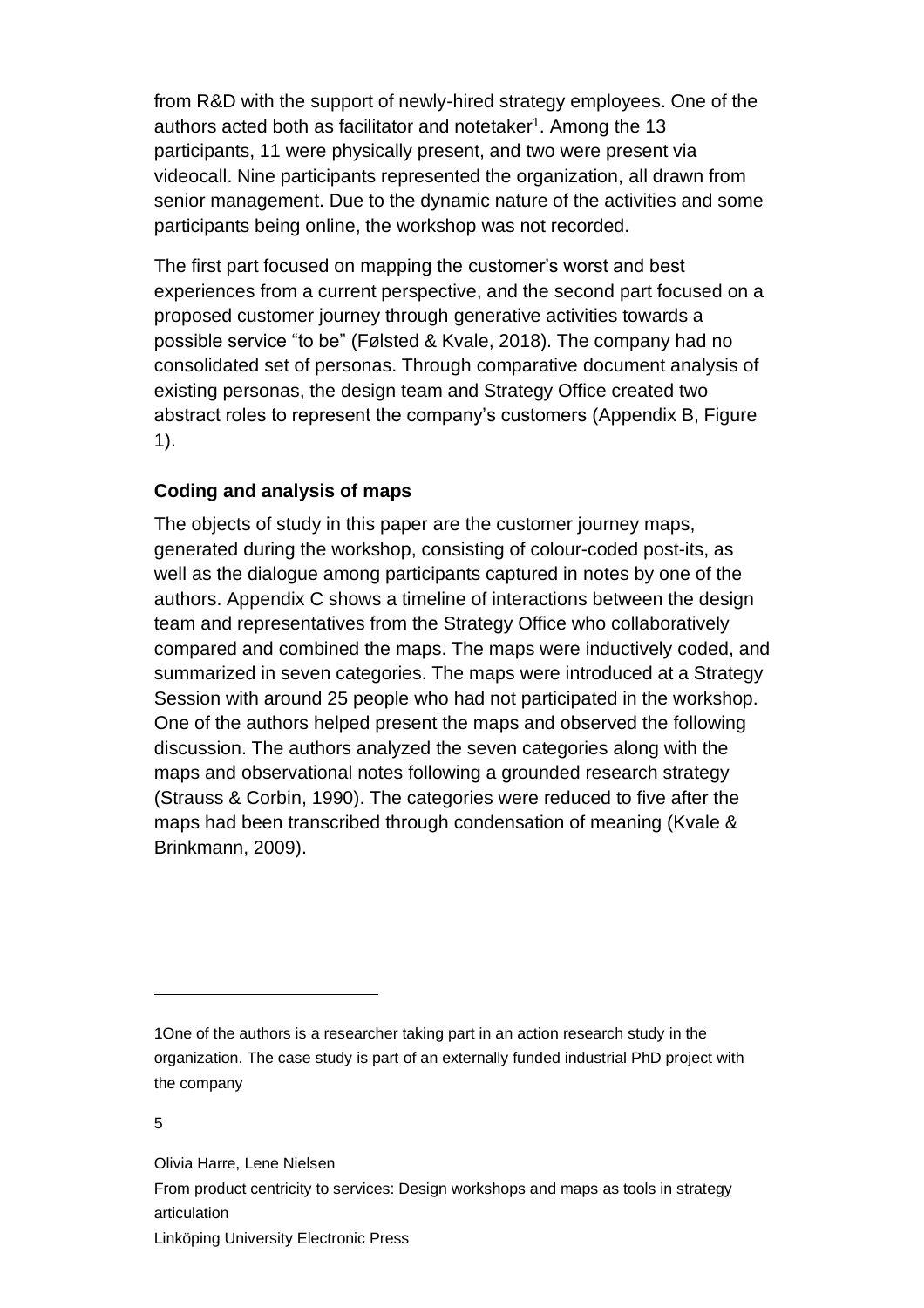# **Analysis**

 The analysis will focus on what insights the customer journey mapping technique can bring to participants from a company that has a desire to change from being product-centred to being a service organization. In the following, we introduce the five categories. The source of statements in *italics* is from the transcribed maps unless indicated otherwise in parenthesis.

### **Personas as a shared tool**

 Applying personas as a shared tool was new to the organization. The workshop began with a discussion on who of the personas should be the protagonist of the journey. The participants selected a buyer persona different from the persona introduced by the facilitators. The stages were discussed with a point of departure in the participants' knowledge, and the persona was seldom mentioned. The discussion during the Strategy Session pointed to insecurity in working with personas expressed through questions such as, *Who do we start with? Who should we build? What differentiates them?* (Notes, Strategy Session). During the discussion, the participants gained the insight that to sell a service, the skills of internal work roles would be affected. Selling a service should be driven by a *future sales profile* which understands customers' *outcome needs* (Notes, Strategy Session).

### **Understanding a customer's business**

 The lack of a 'unified' understanding of their customers and business was the largest category. The participants noted that when new customers approach the company, there is a *lack of evidence to substantiate business benefits.* Participants stated that *clients want the company to understand their business challenges and not technical challenges better in the first stage of the customer journey.* The company is good at identifying trends and sharing their roadmap but *poor at executing against the roadmap*. Moreover, there is a *low discovery of functionality* with the customers. The experience of the company's sales department is that customers perceive the solution as complex and as a system aimed at experts. Customers experience unfamiliar terminology that is internal and company-specific.

6

Olivia Harre, Lene Nielsen

From product centricity to services: Design workshops and maps as tools in strategy articulation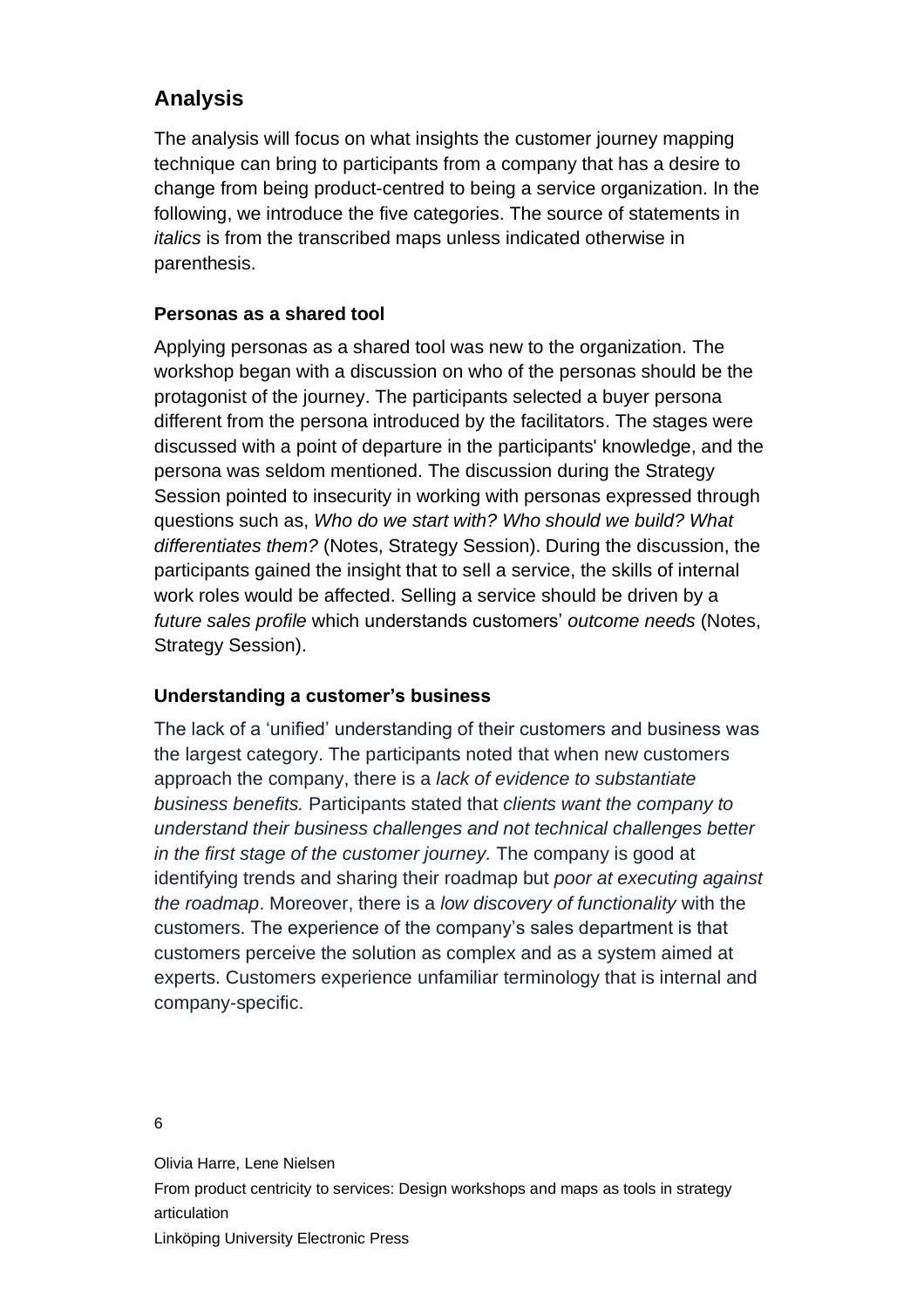#### **Solutions**

 Discussions about solutions evolved around a better understanding of how customers interact with the company's solution through a *business intelligence discipline for data-driven dialogues with clients.* On the proposed state map, the participants imagined positive quotes from a future customer, stating:

 It is great to feel as a customer that you both get the benefits of a standardized system while still feeling your specific business needs are met:

 It has been such a great experience feeling how engaged the company has been in training and competences to develop my organization for optimal use of the solution.

 The quotes express the expected benefits of shifting to a service organization*.* Furthermore, it was discussed that understanding best practice would lead to positive quotes from a future customer such as: *I always follow the recommendations of the company, because I trust they know about the process- optimization much better than I do.* 

### **Overcoming complexity**

 A recurring theme across the entire customer journey was discussions of brought up to address the challenge of a complex and configurable system  (Notes, Strategy Session). An *'all-inclusive' pricing model* was suggested as a solution to address the complexity of the current pricing model. It was discussed how a *'sell it right'* bundle of software services could be created  as a *solution package across the organization* to help *ensure lifetime client value* and *expand global clients to [address] new local areas*. This holistic understanding as a premise for being a service provider was new to the complexity. *Standardization* and *configuration versus customization* were participants.

 Flexibility was discussed from both a positive and negative perspective. When the company sells and negotiates with customers, they *never say 'no' to a customer*. The company is known as a trusted partner that is flexible, it always fixes first and settle later, and offers committed support. The flexibility comes with a downside when it comes to configuring the product, which can be done in many different ways.

7

Olivia Harre, Lene Nielsen

From product centricity to services: Design workshops and maps as tools in strategy articulation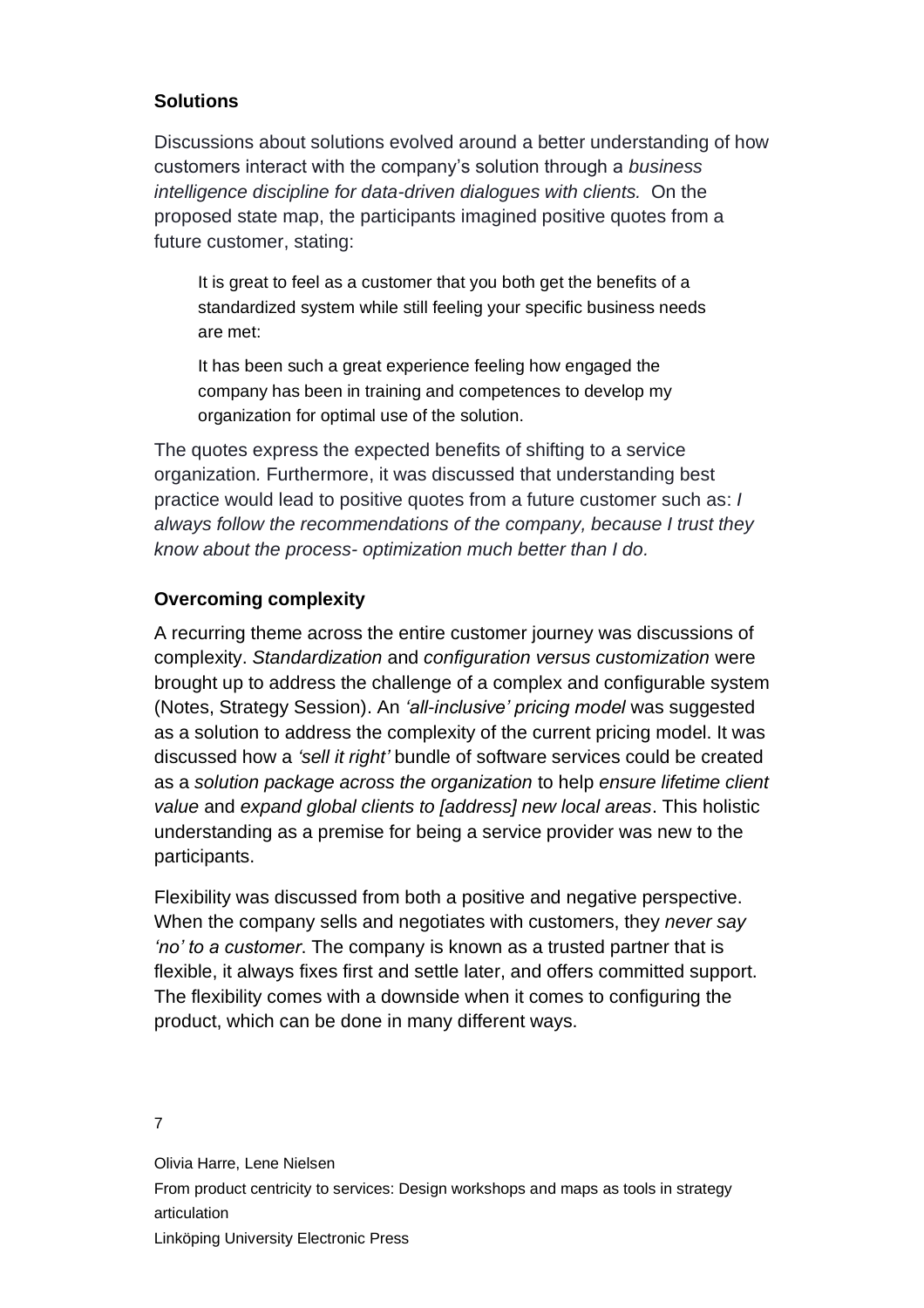## **Product adoption**

 With the company operating as a service organization, there was a need to discuss how expanding and renewing services with existing customers is challenged by not knowing what functionality of the system they use. There is a lack of shared insight into patterns of workflows after the product is bought and implemented. Furthermore, *onboarding end-* agonizingly long. Upgrades were seen as a negative experience, that can take between 3-6 months, and the word *stickiness* was repeated. *users* was perceived as painful, and implementation projects as

Solutions discussed to address the challenges included:

- To *make a dedicated effort for co-adoption of the solution with clients.*
- Implement *client success teams.*
- The company should *go cloud to better update experience and data-driven insights.*
- Switching to *service means flipping to renew-retain* (Notes, Strategy Session).

### **Silo-based organization**

 Participants in projects discussed how customers, during implementation, experience the organization's internal silos, as their point of contact is  fragmented – they experience that they *shop in shops*. During the discussions in the Strategy Session, it was emphasized that a holistic  the *product-centred R&D development* should have an *outcome focus* as well (Notes, Strategy Session). Shifting to a service organization requires that the company needs to better *understand client business models* from their perspective and focus on the *development of a new delivery model*  reorganization was needed to *end 'silo' experience for clients.* Additionally, (Notes, Strategy Session).

#### **Findings**

 Exploring this method inspired discussions of what it requires to be a service organization. In summary, the conclusions of the analysis show that:

#### 8

Olivia Harre, Lene Nielsen

From product centricity to services: Design workshops and maps as tools in strategy articulation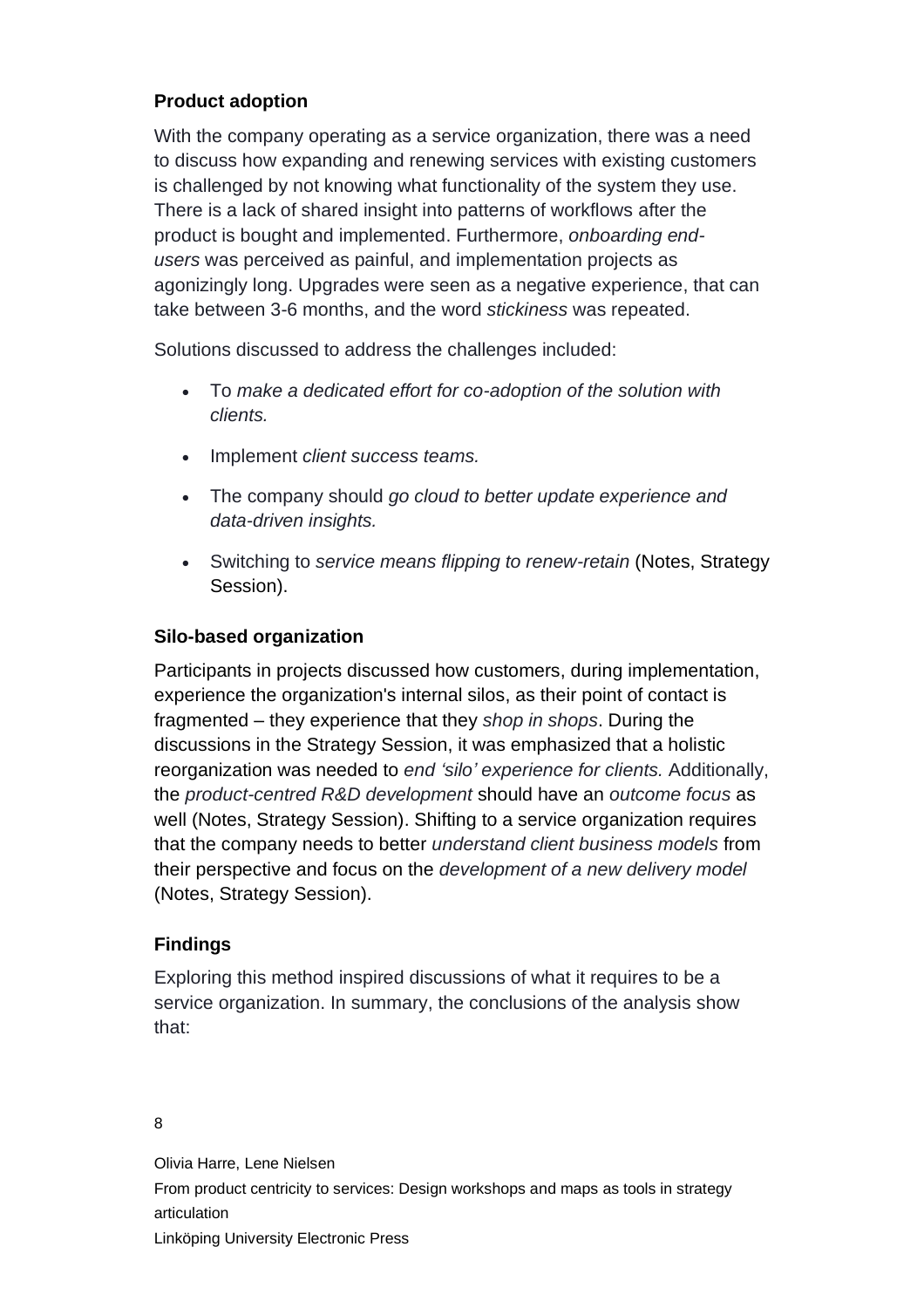- • Mapping the customer journey creates an understanding of the current complexity of onboarding, terminology, pricing models and organizational design - from the customers' point of view.
- • Mapping the customer journey helps to identify potential solutions to negative experiences in the current state.
- • The map helps to take a holistic approach to understand how the company's product and delivery model affects the customer's experience.
- • Discussions of the change needed have implications for the skills required internally and for organizational design.

# **Discussion**

 The strategy of organizationally changing from focusing on tangible products to intangible service offerings was materialized and discussed through two customer journey maps. We argue that this tool can offer a strategic starting point to support discussions on topics of the servitization needed, and in determining the new value proposition where the last is a significant challenge reported by the literature (Frank et al., 2019). The insights show the potential of design workshops to support the initial steps of articulating a strategy. The mapping of processes provided valuable insights into service provisions for both designers and managers (Følstad & Kvale, 2018). Imagining the proposed state, the participants realized they were far from delivering a service. The process revealed the implications of change at an organizational level.

 How to reconfigure a business model and achieve the benefits of servitization is challenging (Frank et al., 2019) and the servitization strategy can have many orientations (Fabian Ayala et al., 2019). The maps offer a tangible frame for discussing the benefits and enablers, within and beyond the capabilities of the company in its current state. The discussion of the shift towards servitization, from a strategic level, confirms that its main focus is adding value to the customer (Frank et al., 2019). The workshop facilitated discussions on where and how there was a lack of understanding customers, e.g. during usage of the product. The topics in the discussion point to essential areas of the internal business transformation that the literature on servitization reports, e.g. its implications for the internal workforce (Overkamp & Holmlid, 2018;

9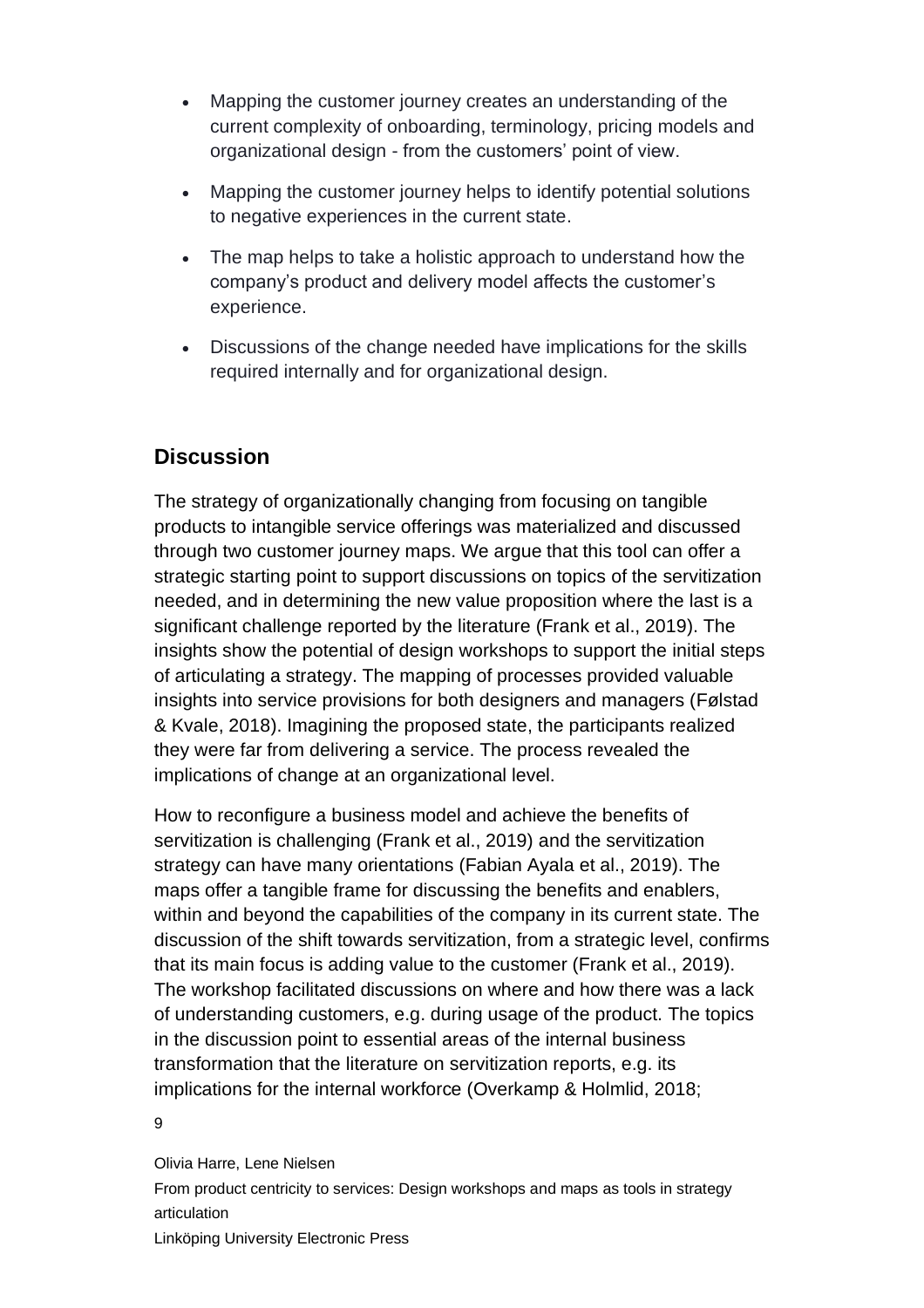Bordoloi et al., 2018). Other important topics that should inform the service strategy include discussions on the product design (e.g. standardization), revenue models (e.g. pricing model) and technological benefits such as cloud computing (Frank et al., 2019). Moreover, the tool supports the servitization focus of adding value to customers through the proposed solutions of extending and supporting product usage, to retain customers (Fabian Ayala et al., 2019).

 Although the paper does not explore the subsequent phases of the strategy, these will have implications for how the service strategy is implemented. In this regard, the approach to strategy articulation becomes important. Integrating service design processes will require that strategy is an iterative process where strategy articulation is evaluated continuously, as Simeone (2019) found. When implementing the new strategy and integrating initiatives with design processes, it must be acknowledged that the nature of strategy is emergent (Simeone, 2019), as well as the service journey transition (Martinez et al., 2017). A way to integrate design in the following phases could be to explore the proposed customer journey with specific scenarios which can support, "articulating value (co-)creation process, actor roles and responsibilities" (Overkamp & Holmlid, 2017, p. S4418). The generative activities of creating a proposed customer journey map includes participants discussing what is required to be a service organization, and offers a tangible starting point for exploring future scenarios and possible reconfigurations of servitization as business model innovation.

## **Conclusion**

 The expected benefits of servitization depend on determining the value proposition of the servitization business model. The business transformation to servitization is challenging, and as companies explore ways to diversify their portfolio through service strategies, this case shows how service design tools through the customer journey map can support findings conclude that customer journey mappings are useful to visualize a tangible starting point in the initial steps of discussing expectations of shifting to servitization. The topics discussed can support ongoing strategy articulation and point to areas of reconfiguration evolving in the current state of the organization. This paper contributes to the field through a discussions on the shift from product centricity to servitization. The

10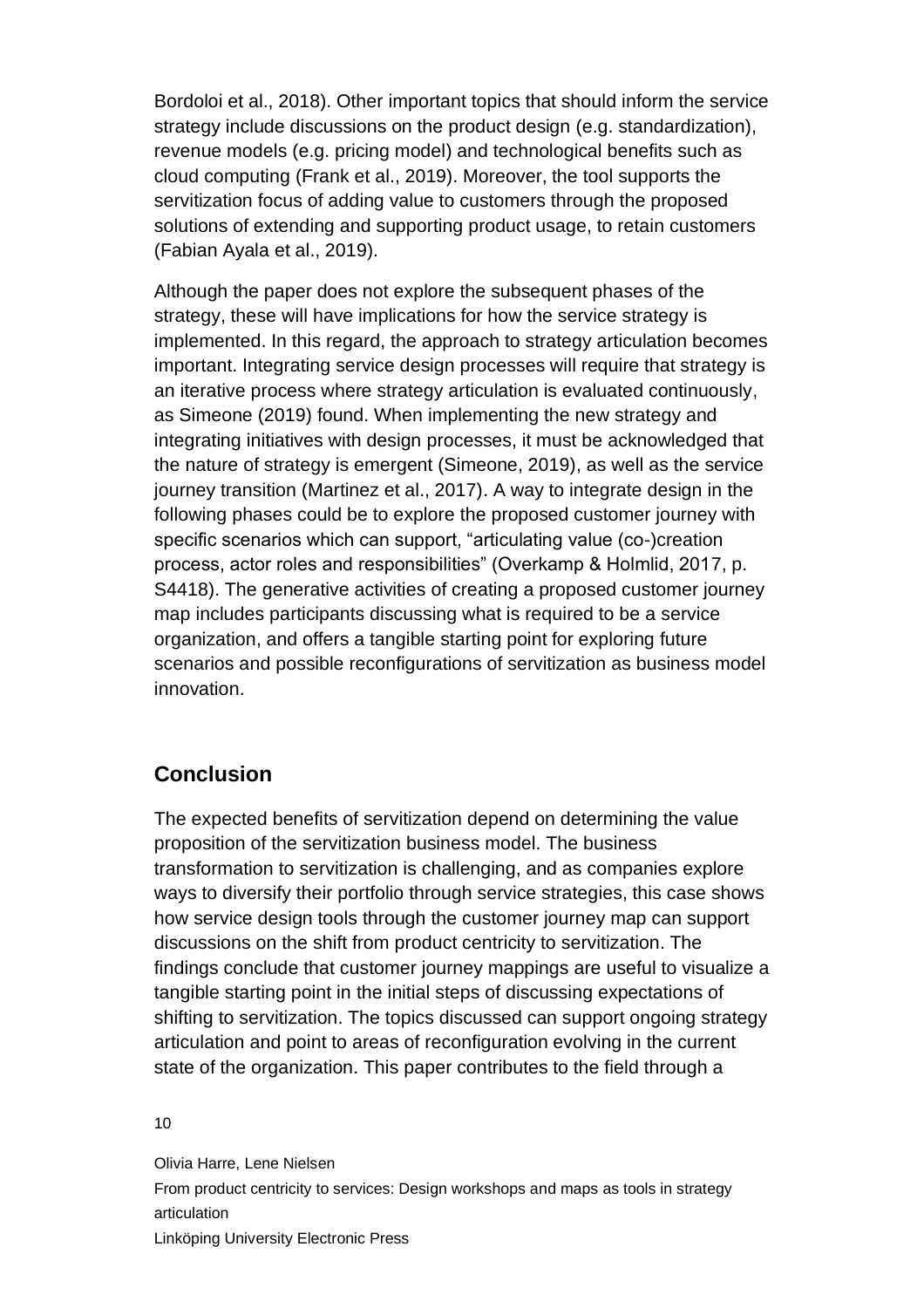practical case of how a service design technique can support strategic work in organizational transformation.

## **References**

- Berry, L. L., Carbone, L. P. & Haeckel S. H. (2002). Managing the Total Customer Experience. Sloan Management Review, 43(3). Pp. 85-89.
- Blomberg, J. & Stucky, S. (2017). Service design and the emergence of a second economy. In Sangiorgi, D. & Prendiville, A. (Eds.). Designing for Service: Key Issues and New Directions. London; New York, NY: Bloomsbury Academic. Pp. 213-222.
- Blomkvist, J., Clatworthy, S. & Holmlid, S. (2016). Ways of seeing the design material of service. In N. Morelli, A. de Götzen & F. Grani (Eds.). Service Design Geographies. Proceedings of the ServDes.2016 Conference. 24-26 May 2016. Copenhagen. Linköping University Electronic Press. Pp. 1-13.
- Blomkvist, J., & Holmlid, S. & Segelström, F. (2010). Service Design Research: Yesterday, Today and Tomorrow. In Schneider, J. & Stickdorn, M. (Eds.). This is Service Design Thinking: Basics-Tools-Cases. Pp. 298-313. The Netherlands: BIS Publishers.
- Bordoloi, S., Fitzsimmons, J. & Fitzsimmons, M. (2018). Service Management: Operations, Strategy, Information Technology (9th edition). New York, NY: McGraw-Hill Education Ltd.
- Boyer, B., Cook, J.W. & Steinberg, M. (2011). Recipes for Systemic Change. Helsinki, Finland: Sitra/Helsinki Design Lab.
- Chesbrough, H. (2010). Business Model Innovation: Opportunities and Barriers. Long Range Planning, 43(2–3). Pp. 354–363. <https://doi.org/10.1016/j.lrp.2009.07.010>
- Clarke, Alison J. (2011). Design Anthropology: Object Culture in the 21st Century. Austria: Springer.
- Fabian Ayala, N., Gerstlberger, W. & German Frank, A. (2019). Managing servitization in product companies: the moderating role of service suppliers. International Journal of Operations and Production

#### 11

Olivia Harre, Lene Nielsen

From product centricity to services: Design workshops and maps as tools in strategy articulation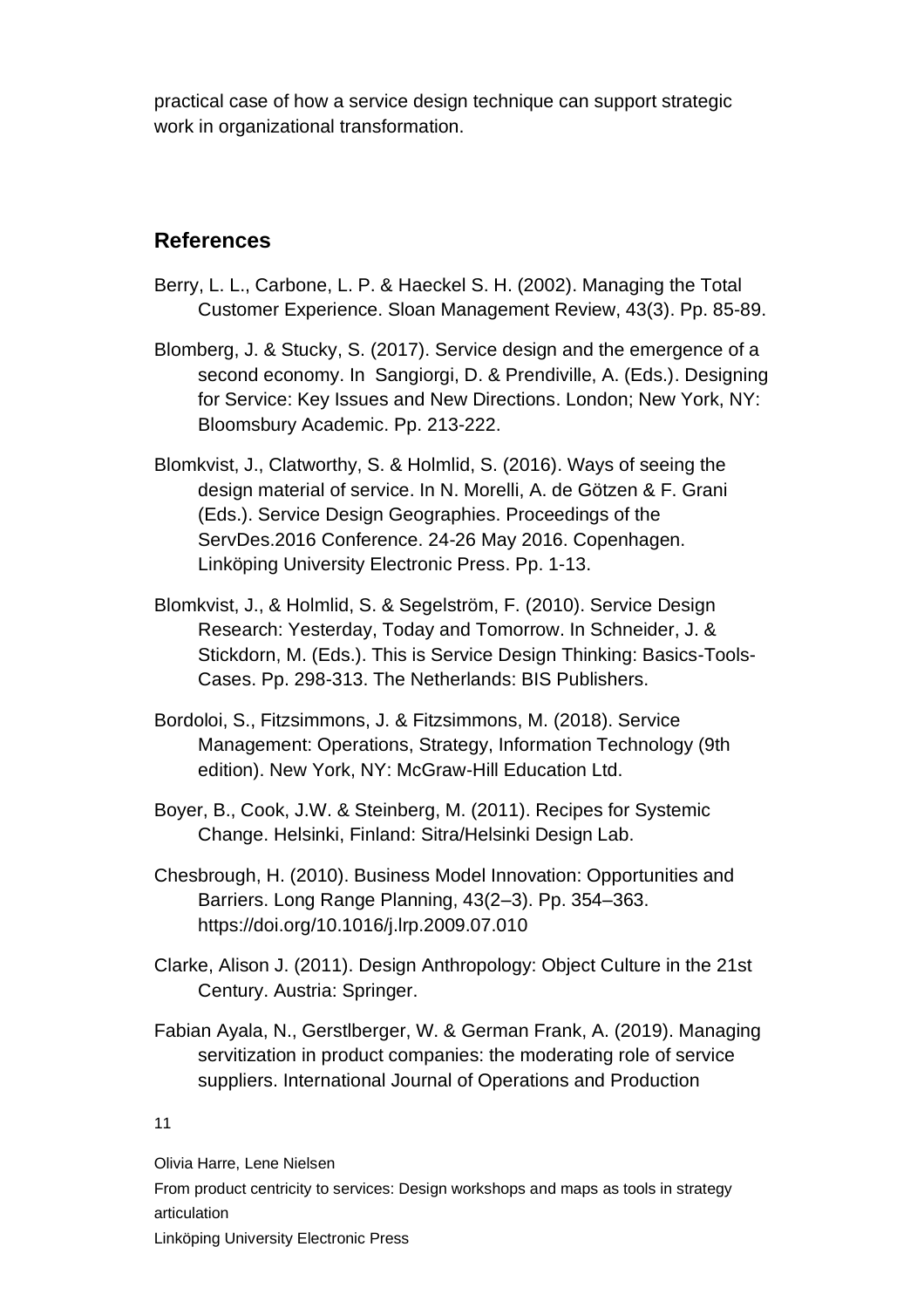Management, 39(1). Pp. 43-74. [https://doi.org/10.1108/IJOPM-08-](https://doi.org/10.1108/IJOPM-08-2017-0484) [2017-0484](https://doi.org/10.1108/IJOPM-08-2017-0484)

- Følstad, A. & Kvale, K. (2018). Customer journeys: a systematic literature review. Journal of Service Theory and Practice, 28(2). Pp. 196-227. <https://doi.org/10.1108/JSTP-11-2014-0261>
- Frank, A., Mendes, G., Ayala, N. & Ghezzi, A. (2019). Servitization and Industry 4.0 convergence in the digital transformation of product firms: A business model innovation perspective. Technological Forecasting and Social Change, Vol. 141, April 2019. Pp. 341-351. <https://doi.org/10.1016/j.techfore.2019.01.014>
- Kvale, S. & Brinkmann, S. (2009). InterView Introduktion til et håndværk. 2nd edn. København: Hans Reitzels Forlag.
- Livework (2016). Servitization: Shifting from Products, to product service bundles in B2B. Whitepaper. December 2016. Retrieved from: <https://assets.liveworkstudio.com/app/assets/servitization-part-i.pdf>
- Martinez V., Neely A., Velu C, Leinster-Evans S. & Bisessar D. (2017). Exploring the journey to services. International Journal of Production Economics, Vol. 192. Pp. 66-80. <https://doi.org/10.1016/j.ijpe.2016.12.030>
- Orlikowski, W. & Scott, S. (2015). The algorithm and the crowd: considering the materiality of service innovation. MIS Q. 39(1) (March 2015). Pp. 201-216. <https://doi.org/10.25300/MISQ/2015/39.1.09>
- Ostrom, L. A., Parasuraman, A., Bowen, D. E., Patrício, L., Voss, C. A. & Lemon, K. (2015). Service Research Priorities in a Rapidly Changing Context. Journal of Service Research, 18(2). Pp. 127-159. <https://doi.org/10.1177/1094670515576315>
- Overkamp, T. & Holmlid, S. (2017). Implementation during design Developing understanding about service realisation before implementation. The Design Journal, 20:sup1. Pp. S4409-S4421. <https://doi.org/10.1080/14606925.2017.1352937>
- Overkamp, T. & Holmlid, S., (2018). Towards a structured way to represent future service roles. Proceedings of the 5th Participatory Innovation Conference (PIN-C). 11-13 January. Eskilstuna, Sweden: University of Southern Denmark (SDU). Pp. 345-348.

12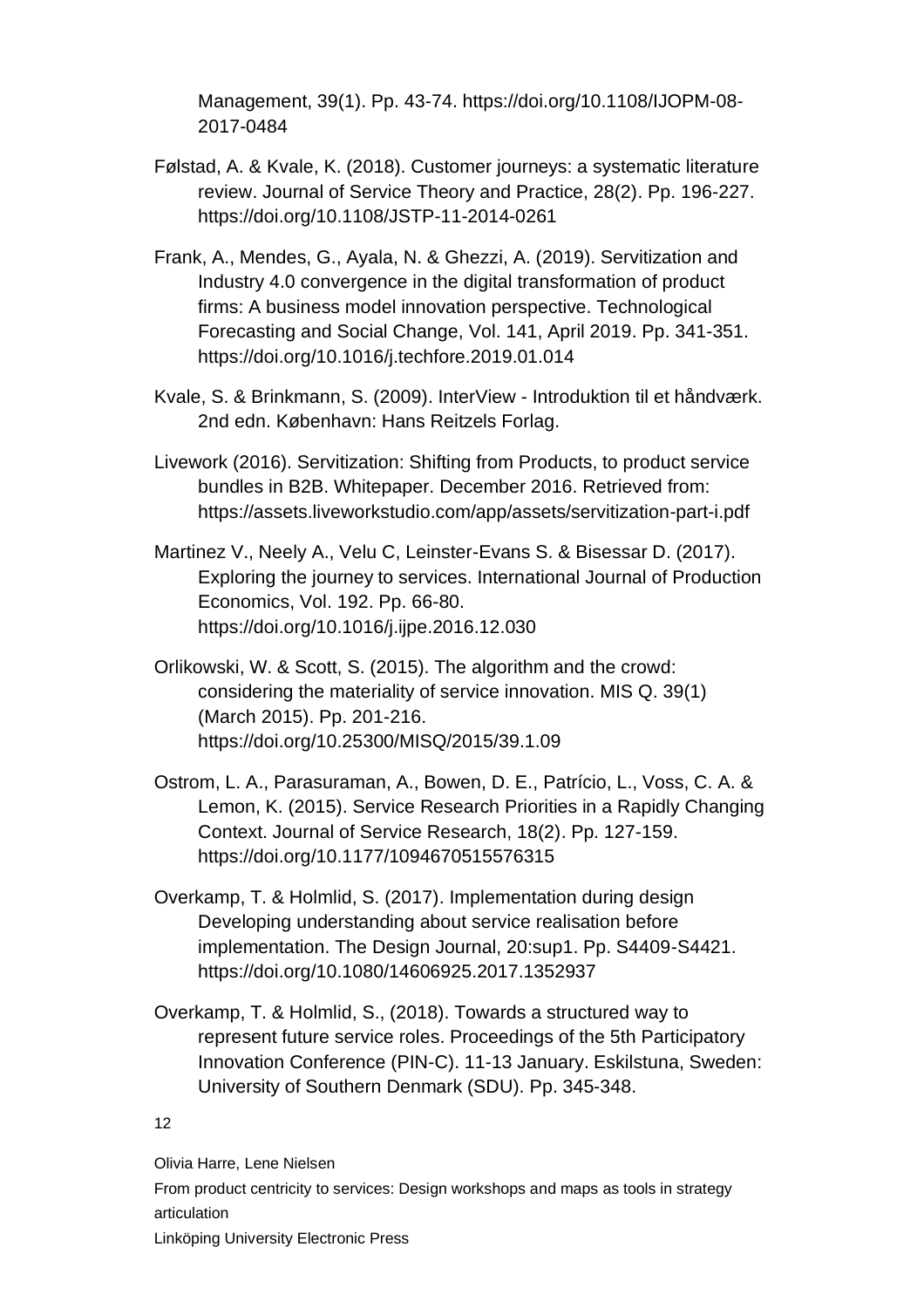- Polaine, A., Løvlie, L. & Reason, B. (2013). Service Design: From Insight to Implementation. Brooklyn, New York: Rosenfeld Media.
- Sevaldson, B. (2011). Giga-mapping: visualisation for complexity and systems thinking in design. Nordic Design Research Conference. 29- 31 May 2011. Helsinki, Finland: NORDES. Pp 1-21.
- Sevaldson, B. (2015). Gigamaps: Their role as bridging artefacts and a new Sense Sharing Mode. Relating Systems Thinking and Design (RSD4) 2015 Symposium. 1-3 Sep 2015. Banff, Canada: OCAD University Open Research Repository. Retrieved from: <https://core.ac.uk/download/pdf/132316620.pdf>
- Simeone, L. (2019). An introductory review of methods for the articulation of strategy in design. Proceedings of the 22nd International Conference on Engineering Design (ICED2019). 5-8 August. Delft, the Netherlands: Cambridge University Press. Pp. 1065-1074. <https://doi.org/10.1017/dsi.2019.112>
- Strauss, A. L. & Corbin, J. M. (1990). Basics of qualitative research: Grounded theory procedures and techniques. Newbury Park, Calif: Sage Publications.
- Teixeira, J., Patrício, L., Huang, K.-H., Fisk, R. P., Nóbrega, L. & Constantine, L. (2017). The MINDS Method: Integrating Management and Interaction Design Perspectives for Service Design. Journal of Service Research, 20(3). Pp. 240–258. <https://doi.org/10.1177/1094670516680033>
- Verhoef, P., Lemon, K., Parasuraman, P. A., Roggeveen, A., Tsiros, M. & Schlesinger, L. (2009). Customer Experience Creation: Determinants, Dynamics and Management Strategies. Journal of Retailing, Vol. 85. Pp. 31-41. [https://doi: 10.1016/j.jretai.2008.11.001](https://doi:%2010.1016/j.jretai.2008.11.001)

13

Olivia Harre, Lene Nielsen

From product centricity to services: Design workshops and maps as tools in strategy articulation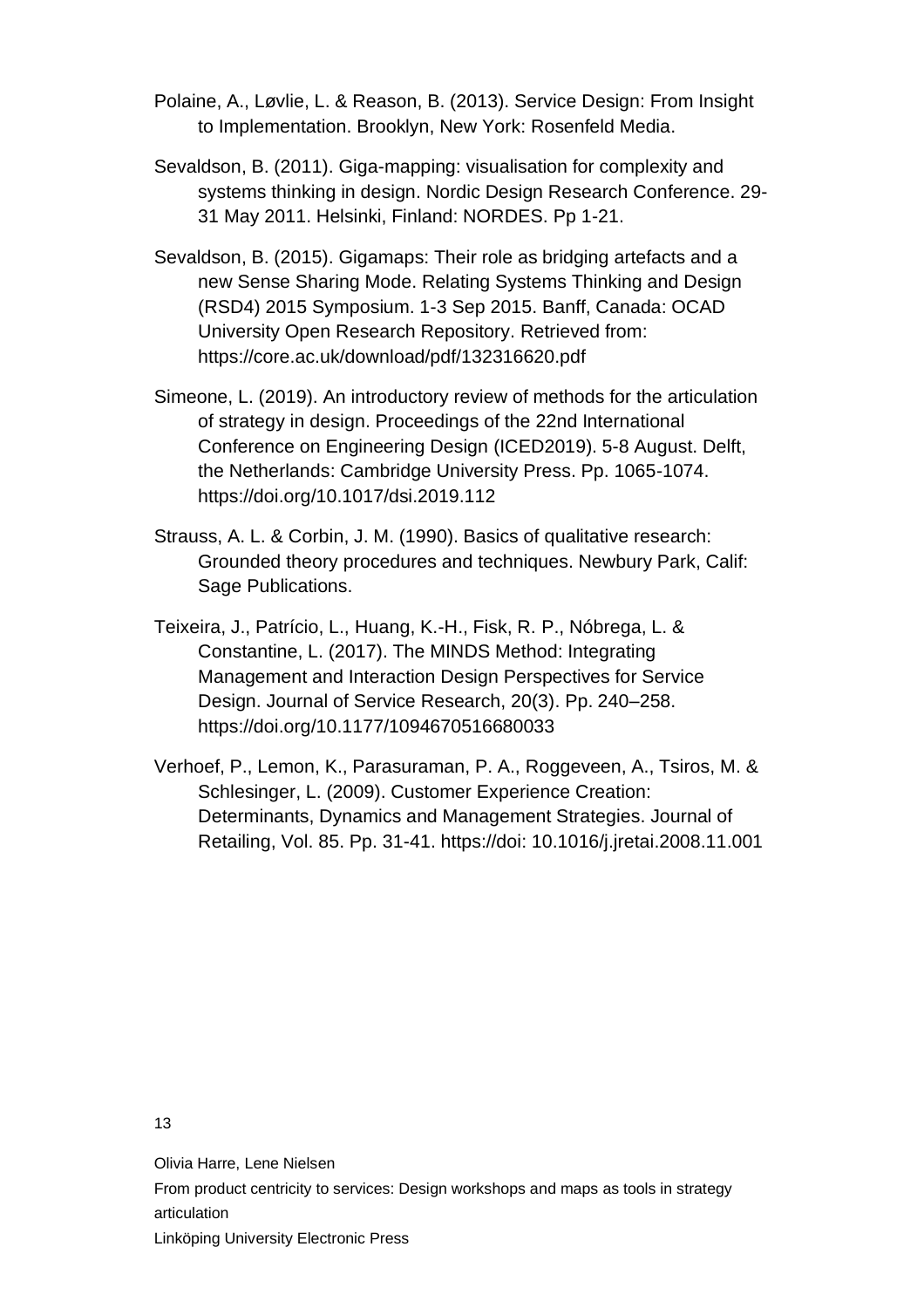# **Appendix A**

Table 1. Workshop overview of activities

| Introduction                                                  | <b>Plenary</b> |
|---------------------------------------------------------------|----------------|
| Selection of persona, plenary                                 | Plenary        |
| <b>Current State: Activity 1: Customer's worst experience</b> | Individual     |
| <b>Current State: Activity 2: Customer's worst experience</b> | Groups         |
| <b>Current State: Activity 3: Customer's best experience</b>  | Individual     |
| <b>Current State: Activity 4: Customer's best experience</b>  | Groups         |
| Presentation of Current State map                             | Plenary        |
| Iteration of maps                                             | Groups         |
| Proposed State: Activity 5: Opportunities - individual view   | Individual     |
| Proposed State: Activity 6: Opportunities - collective view   | Groups         |
| Presentation of the Proposed State map                        | Plenary        |
| Iteration of maps                                             | Groups         |
| Proposed State: Activity 7: Selecting and building scenarios  | Groups         |
| Presentation of scenarios                                     | Plenary        |
| Wrap up and feedback                                          | Plenary        |

14

Olivia Harre, Lene Nielsen

From product centricity to services: Design workshops and maps as tools in strategy articulation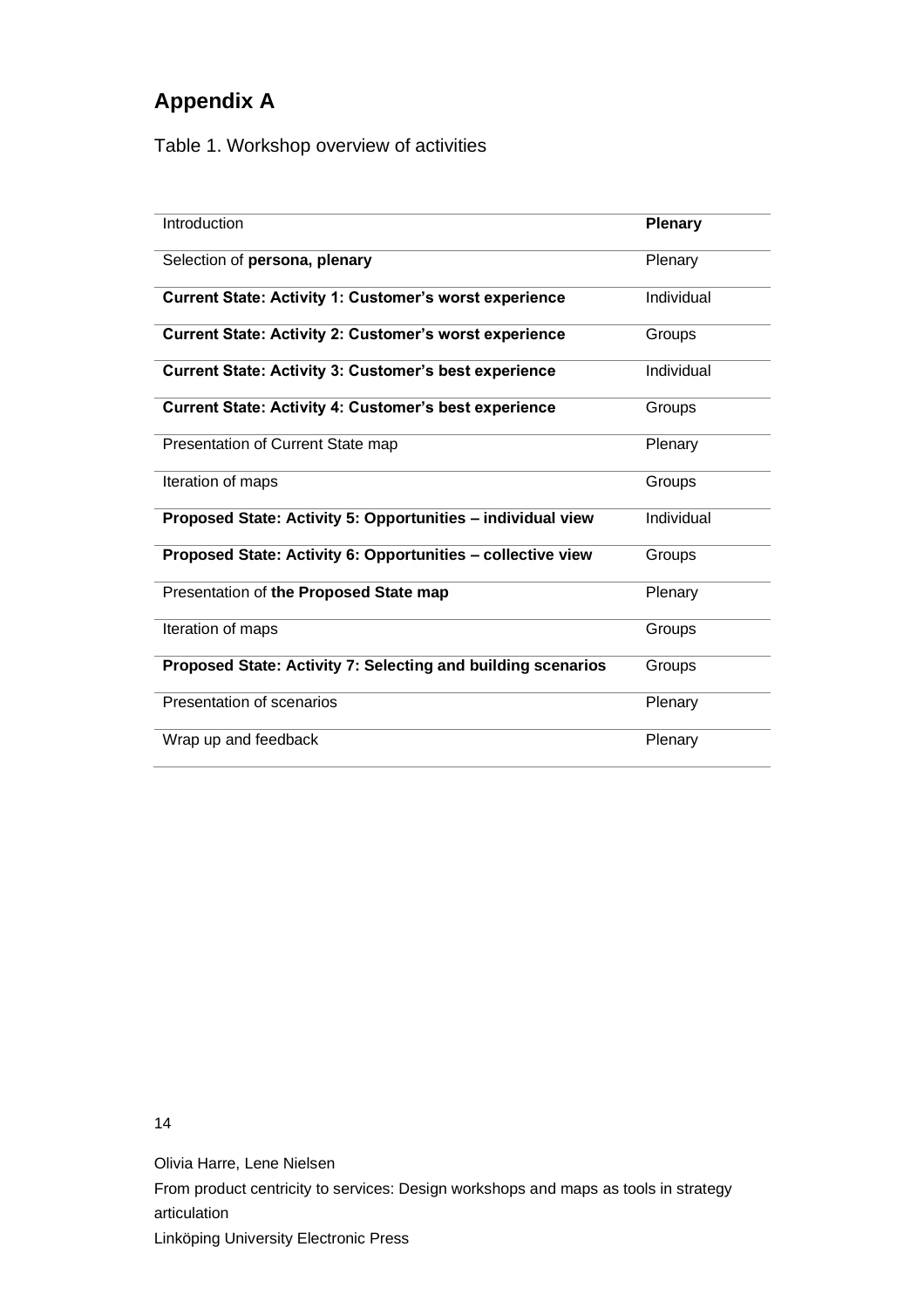# **Appendix B**

#### CTO / CIO



 $^a\! I$  need to  $\! ...$ 

- Optimize front office performance to drive overall business performance
- Validate application performance before prod go live
- $\label{thm:1} \textit{Validate application performance before prod} \{ \textit{p} \} \textit{Ensure from offer} \textit{be best possible experience with the company's solution} \\ \textit{excelerate time to value when implementing the company's solution}$  $\ddot{\phantom{a}}$
- 
- 
- the company's solution<br>Minimize the cost of implementing<br>the company's solution
- $\label{eq:2} \begin{array}{c} \textit{Focus scarce resources on our core business instead} \\ \textit{of testing activities''} \end{array}$

#### PORTFOLIO MANAGER



Figure 1 pre-selected personas: buyer and end-user



Figure 2 Customer journey map template

#### 15

Olivia Harre, Lene Nielsen

From product centricity to services: Design workshops and maps as tools in strategy articulation